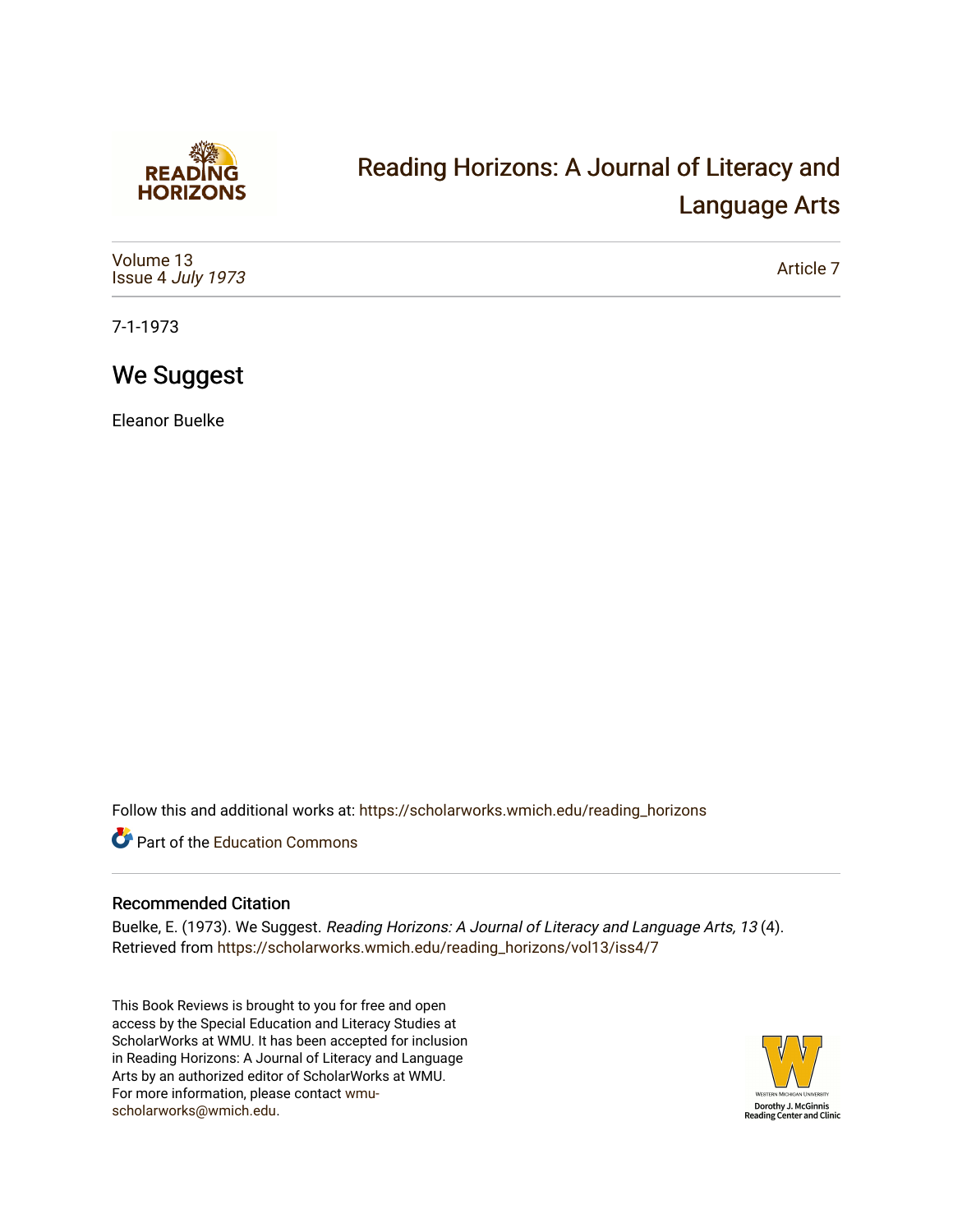## WE SUGGEST

### *Eleanor Buelke*

Dubos, René *A God Within*  New York: Charles Scribner's Sons, 1972. Pp. ix  $+$  325.

This recently published book, by a world-famous scientist and former Pulitzer prize-winner, is a powerful statement of ways in which positive values in man's nature and the external world may be cultivated and made relevant to the spirit of the places and times in which he lives. As such a statement, it seems to have a particular message for those who are working, through education, to help others improve the quality of human life.

Any teachers who have remained in the profession for very long, observing the attitudes and activities of their pupils in response to surroundings and events, must have realized the exceedingly elusive and complex aspects of life which are uniquely human. Such uniqueness cannot be reduced to anatomical structures or physiological mechanisms, nor even to automated responses to rewards and punishments for "correct" behaviors. Dubos says:

Although the biological machine can be analyzed piece by piece, humanness cannot be understood by reducing man to something less than human and ignoring the complexities which make for the unique richness of his life.

Making a similar point, in relationship to the task of the school, another writer describes the "good" curriculum as follows:

Thus the good curriculum . . . . focuses on the explication of the human spirit rather than on the human fact .... What one means, really, is that the facts of man in his world, the facts of the human condition, the facts of selfhood are not ignored or misused, but rather that they are exploited, if you will, to the end of presenting, explaining, symbolizing the feeling of the human spirit.1

Professional preoccupation with research of human development and behavior may have caused many teachers to view man as a passive product of inherited and environmental factors, and to forget that persons can exercise at least some measure of conscious, free choice of response to environmental stimuli. In so doing, men can engage in the creative process of making their own worlds in which to discover, eventually, their own selves and private realities. Could it be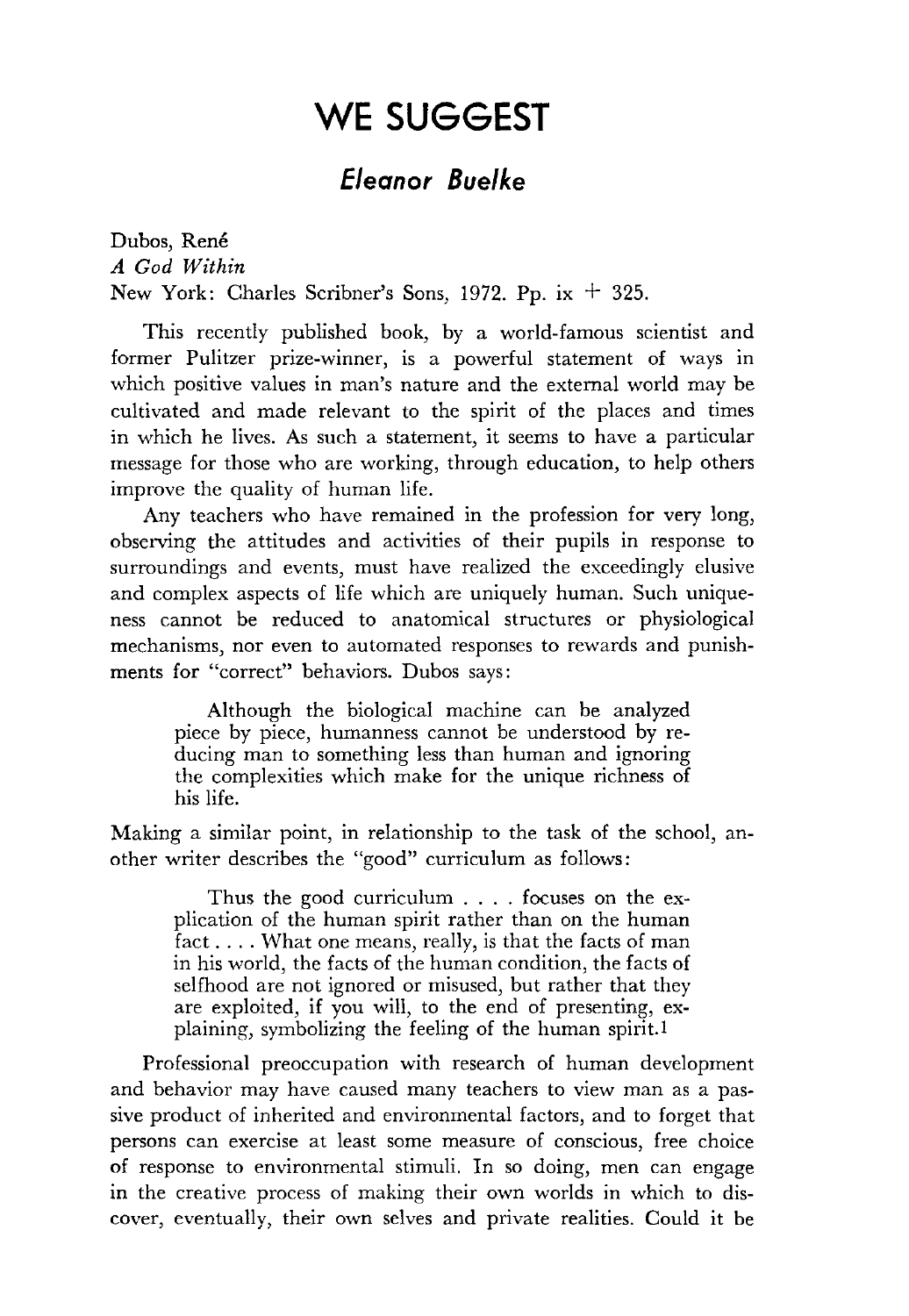an essential part of the teacher's responsibility to acknowledge more fully the "god within" each person as the source of creativity, the root of forces in hidden aspects of man's nature that enable him to perform "memorable deeds" and to persist in risking much to improve the world?

**In** this book the author offers explanations accounting for the unique creative expressions of persons, places, and periods. He offers hope for a rational society where the ways of life of its members may conform to their individual needs and aspirations, rather than to the efficiency of technological operations. If his thesis were acknowledged by educators, it might stir them to courage and action to provide pupils with many options from which to "create out of their potentialities the kinds of lives they desire and the achievements by which they would like to be remembered."

Under pressure from many sides, it is easy for those closest to children in their daily school life to succumb to passive acceptance of solutions to their problems by science and technology, or through teaching techniques manufactured for the masses. Teachers are constantly beseiged by exponents of the equipment explosion and purveyors of packet programs. Often it is difficult to resist these neatly packaged, prepared, and pre-focused precise answers to learning problems. Propaganda, pandering the guise of truth, is frequently hard to detect, or to withstand, even by those who agree that a dynamic learning environment is emergent and cannot be entirely planned. What may be particularly incompatible with the real needs of the human mind and spirit is the channeling-in of trivia and false feeling without opportunities for examination, comparison, or evaluation. Of greater value than low-level reproduction of prearranged answers and goals are the higher-level reconstructions of individual ideas within a social setting and milieu of trusting human relationships.

As suggested in the following poem, to teach for, and with, greatness of spirit requires that the "god within" the teacher touch and respond to the "god within" the learner:

> What trembled from your mind to ours Was live with love, like new leaves trembling on

<sup>1</sup>Leland B. Jacobs, "The Potential of the Humanities and the Challenge to the Schools," *The Humanities and the Curriculum.* Washington: Association for Supervision and Curriculum Development, NEA, 1967, p. 75.